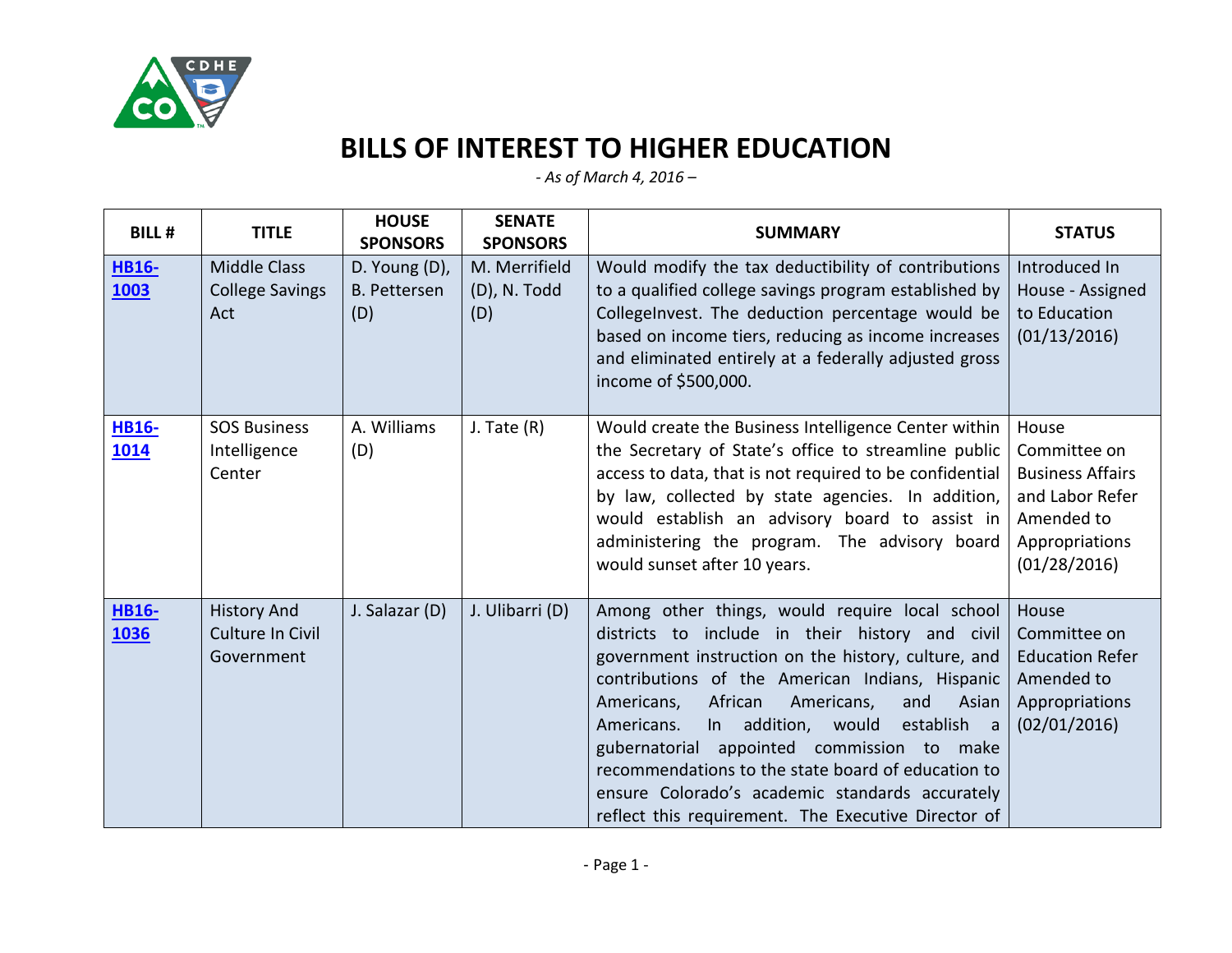| <b>BILL#</b>         | <b>TITLE</b>                                                                | <b>HOUSE</b><br><b>SPONSORS</b> | <b>SENATE</b><br><b>SPONSORS</b> | <b>SUMMARY</b>                                                                                                                                                                                                                                                                                                                                                           | <b>STATUS</b>                                                                                                                     |
|----------------------|-----------------------------------------------------------------------------|---------------------------------|----------------------------------|--------------------------------------------------------------------------------------------------------------------------------------------------------------------------------------------------------------------------------------------------------------------------------------------------------------------------------------------------------------------------|-----------------------------------------------------------------------------------------------------------------------------------|
|                      |                                                                             |                                 |                                  | DHE, or designee, is among the appointments to this<br>commission.                                                                                                                                                                                                                                                                                                       |                                                                                                                                   |
| <b>HB16-</b><br>1042 | Liquor License<br>Exemption<br>Higher Ed<br><b>Brewing</b><br>Program       | J. Arndt (D)                    | J. Sonnenberg<br>(R)             | To address new programmatic offerings around<br>brewing and distilling, would provide an exemption<br>from certain rules related to alcoholic beverages for<br>institutions of higher education. The exemption only<br>applies if the institution does not offer its<br>manufactured beer for sale and restricts tasters to<br>those of an age of at least 21 years old. | House<br>Considered<br>Senate<br>Amendments -<br>Result was to<br>Concur - Repass<br>(03/03/2016)                                 |
| <b>HB16-</b><br>1043 | <b>JTC Authority</b><br>To Approve<br><b>Requests For</b><br><b>Waivers</b> | J. Brown (R)                    | R.<br>Baumgardner<br>(R)         | Would allow for deadline waivers for certain<br>projects, makes technical changes, and clarifies the<br>role of the joint technology committee.                                                                                                                                                                                                                          | Senate Third<br>Reading Passed -<br>No Amendments<br>(03/01/2016)                                                                 |
| <b>HB16-</b><br>1048 | Expand<br><b>Business</b><br>Enterprise<br>Program                          | D. Primavera<br>(D)             | K. Lundberg<br>(R)               | Among other things, would eliminate the current<br>exemption for institutions of higher education<br>regarding providing preference to blind vendors for<br>vending concessions.                                                                                                                                                                                         | Introduced In<br>House - Assigned<br>to Business<br>Affairs and Labor<br>(01/13/2016)                                             |
| <b>HB16-</b><br>1050 | Low-income<br>Parents Ed Child<br>Care                                      | <b>B.</b> Pettersen<br>(D)      | M. Merrifield<br>(D)             | Would create a task force to address the child care<br>needs of low-income parents of young children as<br>the parents seek to advance their education and,<br>among other things, identifying how barriers can be<br>reduced. Task force membership would include the<br>Executive Director of the Department of Higher<br>Education, or designee.                      | House<br>Committee on<br><b>Public Health</b><br>Care & Human<br>Services Refer<br>Unamended to<br>Appropriations<br>(01/26/2016) |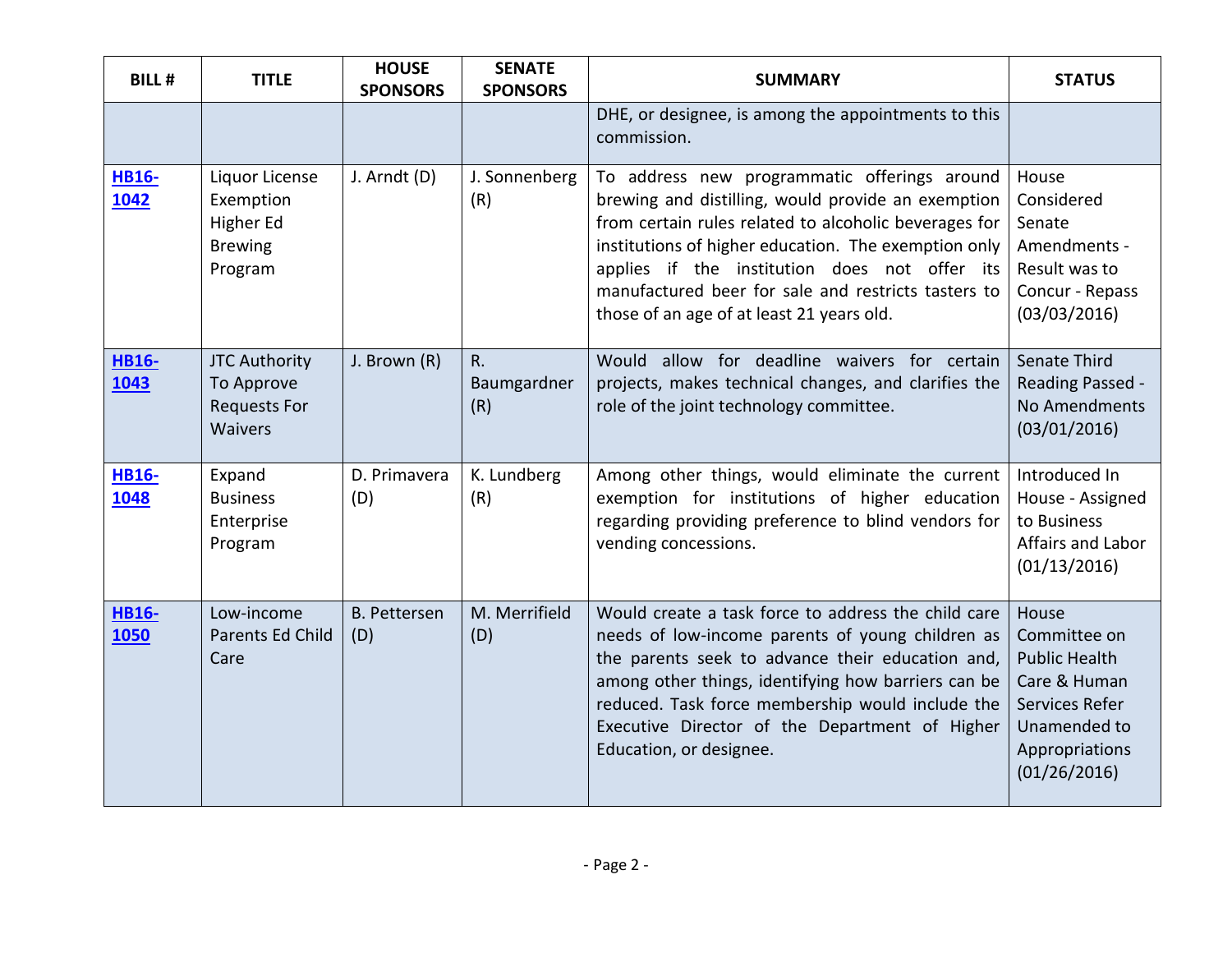| <b>BILL#</b>         | <b>TITLE</b>                                                                     | <b>HOUSE</b><br><b>SPONSORS</b>             | <b>SENATE</b><br><b>SPONSORS</b>         | <b>SUMMARY</b>                                                                                                                                                                                                                                                                         | <b>STATUS</b>                                                                                          |
|----------------------|----------------------------------------------------------------------------------|---------------------------------------------|------------------------------------------|----------------------------------------------------------------------------------------------------------------------------------------------------------------------------------------------------------------------------------------------------------------------------------------|--------------------------------------------------------------------------------------------------------|
| <b>HB16-</b><br>1063 | <b>Mental Hith</b><br>Professional<br>Disclosure<br><b>School Safety</b>         | C. Duran (D),<br>M. Foote (D)               | B. Cadman<br>$(R)$ , M.<br>Scheffel (R)  | Would grant an exception to the prohibition against<br>disclosure when the mental health professional's<br>client either: (1) makes a direct threat against a<br>school or its occupants; or (2) creates a dangerous<br>environment in a school that may jeopardize safety             | <b>House Third</b><br>Reading Passed -<br>No Amendments<br>(02/23/2016)                                |
| <b>HB16-</b><br>1073 | Electrical<br><b>Industry Safety</b><br><b>And Training</b><br>Act               | C. Duran (D),<br><b>B. DelGrosso</b><br>(R) | L. Guzman<br>$(D)$ , M.<br>Scheffel (R)  | WORKFORCE PACKAGE BILL - Would modify the<br>license renewal process for electricians by requiring<br>continuing education rather than an assessment. The<br>24 hours of training will better equip electricians<br>with the skills they need to be successful in their<br>profession. | Introduced In<br>Senate - Assigned<br>to Business,<br>Labor, &<br>Technology<br>(02/05/2016)           |
| <b>HB16-</b><br>1082 | Change Name<br>Area Vocational<br>Schools                                        | A. Garnett<br>(D), Y. Willett<br>(R)        | N. Todd (D)                              | Would change the name of "area vocational schools"<br>"area technical colleges" and add<br>to<br>one<br>representative from an area technical college to<br>both the Concurrent Enrollment Advisory Board and<br>the Colorado Workforce Development Council.                           | Introduced In<br>Senate - Assigned<br>to Education<br>(02/16/2016)                                     |
| <b>HB16-</b><br>1083 | <b>Western State</b><br>Colorado<br><b>University Role</b><br><b>And Mission</b> | M. Hamner<br>(D), J. Brown<br>(R)           | K. Grantham<br>$(R)$ , K.<br>Donovan (D) | Would modify the role and mission for Western<br>State Colorado University to "selective" from<br>"moderately selective."                                                                                                                                                              | Introduced In<br>Senate - Assigned<br>to Education<br>(02/19/2016)                                     |
| <b>HB16-</b><br>1100 | <b>Define Tuition</b><br><b>Status</b><br>Unaccompanied<br>Homeless Youth        | <b>B.</b> Pettersen<br>(D), D. Esgar<br>(D) |                                          | Would<br>provide<br>for<br>avenues<br>unaccompanied<br>homeless youth to establish residency for tuition<br>purposes.                                                                                                                                                                  | <b>House Second</b><br><b>Reading Laid</b><br>Over to<br>03/07/2016 - No<br>Amendments<br>(03/03/2016) |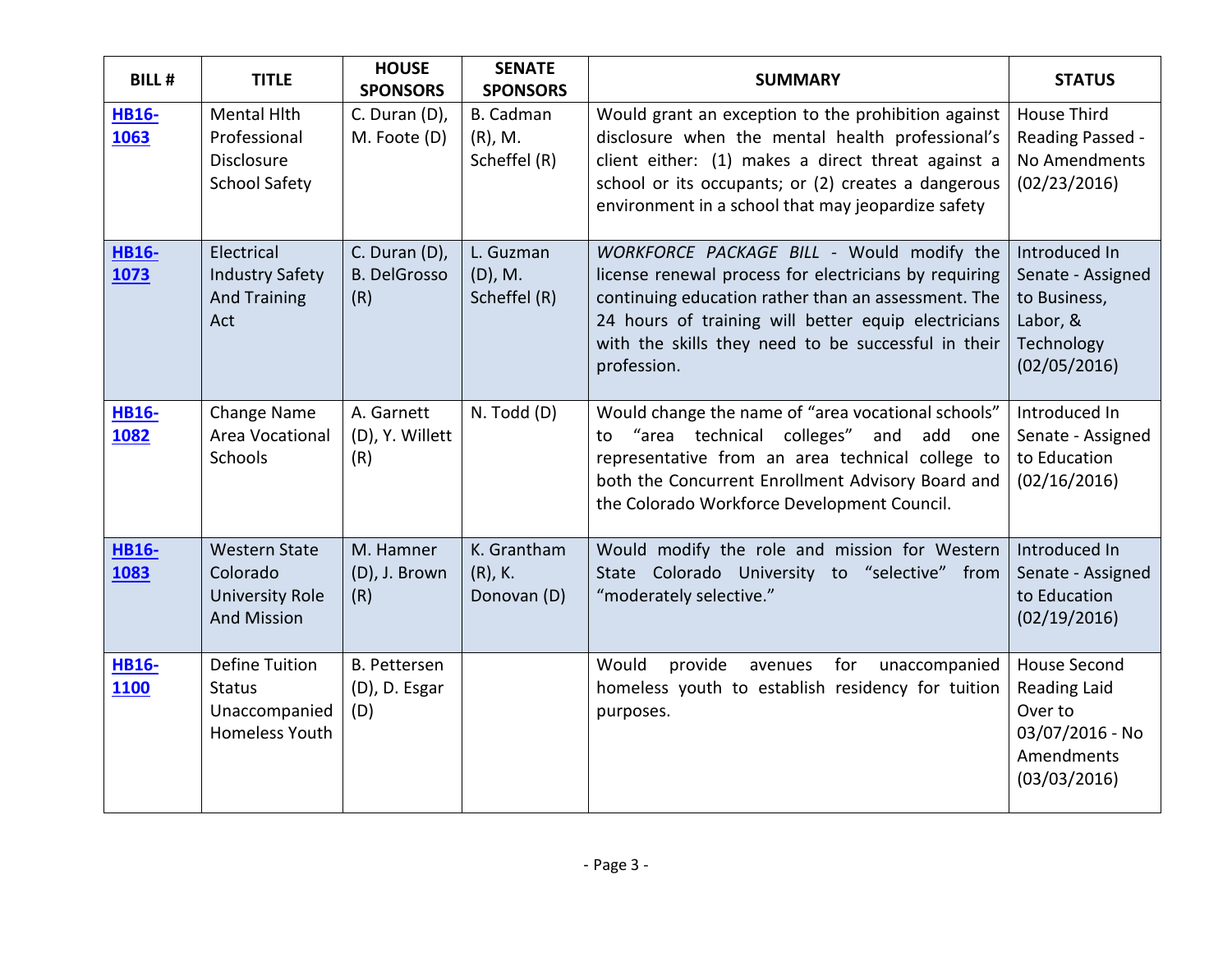| <b>BILL#</b>                | <b>TITLE</b>                                                 | <b>HOUSE</b><br><b>SPONSORS</b>                 | <b>SENATE</b><br><b>SPONSORS</b>                       | <b>SUMMARY</b>                                                                                                                                                                                                                                                                                                                                                                                                                                                                                                                                                                                | <b>STATUS</b>                                                                                                                   |
|-----------------------------|--------------------------------------------------------------|-------------------------------------------------|--------------------------------------------------------|-----------------------------------------------------------------------------------------------------------------------------------------------------------------------------------------------------------------------------------------------------------------------------------------------------------------------------------------------------------------------------------------------------------------------------------------------------------------------------------------------------------------------------------------------------------------------------------------------|---------------------------------------------------------------------------------------------------------------------------------|
| <b>HB16-</b><br><b>1103</b> | License<br>Pathways For<br><b>Mental Health</b><br>Workforce | T. Kraft-<br>Tharp $(D)$ , L.<br>Landgraf $(R)$ | $N.$ Todd $(D)$ ,<br><b>B.</b> Martinez<br>Humenik (R) | WORKFORCE PACKAGE BILL - Would clarify and<br>streamline the pathway to licensure in the mental<br>health professions.                                                                                                                                                                                                                                                                                                                                                                                                                                                                        | House<br>Committee on<br><b>Public Health</b><br>Care & Human<br>Services Refer<br>Amended to<br>Appropriations<br>(02/09/2016) |
| <b>HB16-</b><br>1116        | <b>Public Forum</b><br>On Micro-<br>credentialing            | R. Fields (D)                                   |                                                        | Would require the Colorado Community College<br>System to hold a public forum on micro-credentialing<br>and provide recommendations to the joint Education<br>Committees by January 1, 2017.                                                                                                                                                                                                                                                                                                                                                                                                  | Introduced In<br>House - Assigned<br>to Education<br>(01/20/2016)                                                               |
| <b>HB16-</b><br>1128        | Extending<br>Concurrent<br>Enrollment<br>Statewide           | P. Lundeen<br>(R)                               |                                                        | Would make significant changes to Concurrent<br>Enrollment. Among other things, would (1) allow all<br>students to participate at any Colorado public<br>institution of higher education, and encouraging<br>private institutions to participate; (2) require local<br>education providers to inform students and families<br>of concurrent enrollment opportunities at least<br>twice per school year; and (3) modify the payment<br>structure for concurrent enrollment and requiring<br>payment for tuition at rate that is equal to 5% per<br>credit hour of the LEP's per pupil revenue. | Introduced In<br>House - Assigned<br>to Education<br>(01/20/2016)                                                               |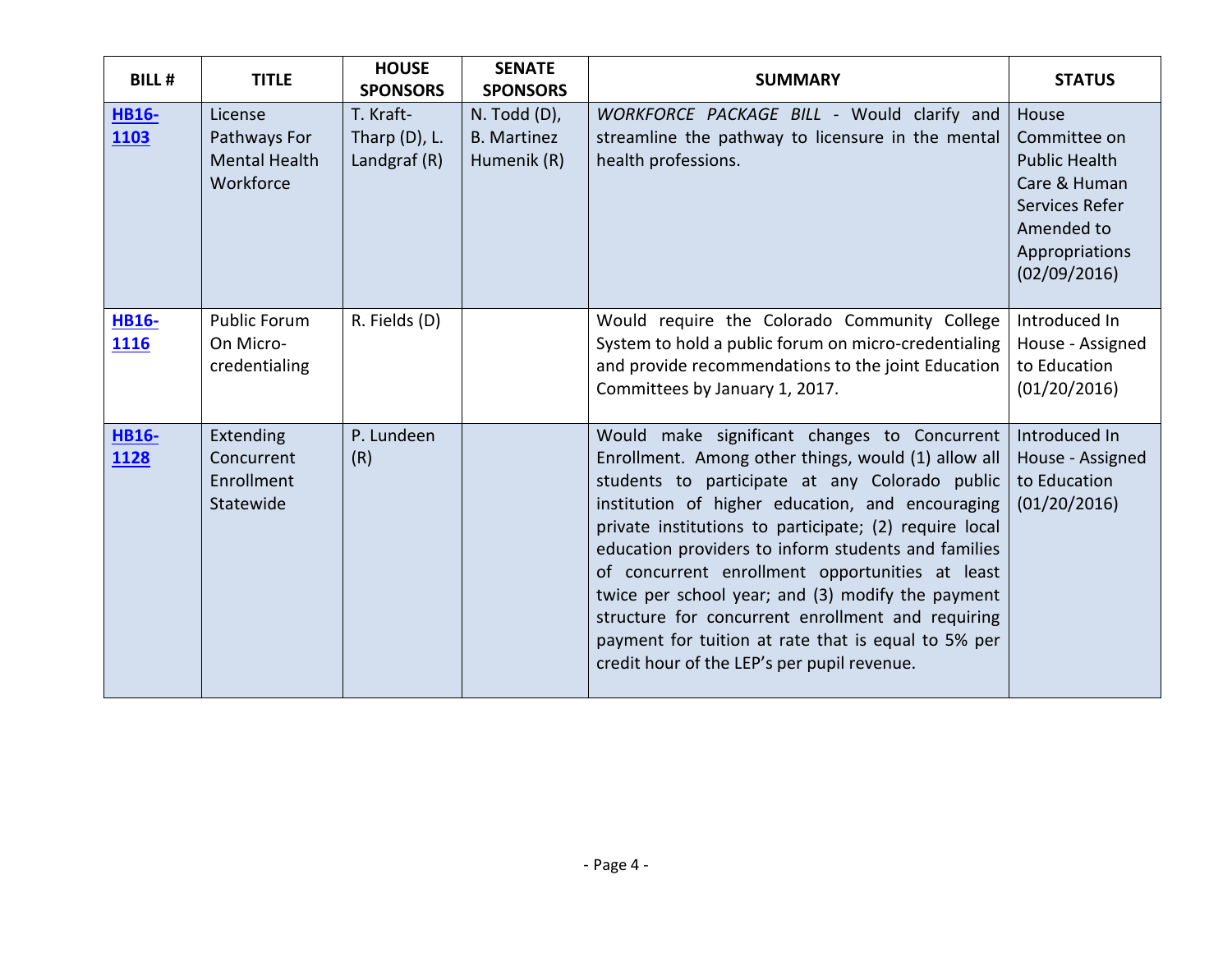| <b>BILL#</b>                | <b>TITLE</b>                                                                    | <b>HOUSE</b><br><b>SPONSORS</b>              | <b>SENATE</b><br><b>SPONSORS</b> | <b>SUMMARY</b>                                                                                                                                                                                                                                                                                                                                                                                                                                                                                                                            | <b>STATUS</b>                                                                                     |
|-----------------------------|---------------------------------------------------------------------------------|----------------------------------------------|----------------------------------|-------------------------------------------------------------------------------------------------------------------------------------------------------------------------------------------------------------------------------------------------------------------------------------------------------------------------------------------------------------------------------------------------------------------------------------------------------------------------------------------------------------------------------------------|---------------------------------------------------------------------------------------------------|
| <b>HB16-</b><br>1144        | Transparency<br><b>College Courses</b><br><b>High School</b><br><b>Students</b> | J. Becker (R),<br><b>B.</b> Pettersen<br>(D) | K. Grantham<br>(R)               | Would require a public high school student's<br>education provider to notify the student and parent<br>if the student enrolls in a postsecondary course that<br>does not meet the statutory requirements for<br>concurrent enrollment programs. The notice must<br>also include what postsecondary courses available to<br>the student at low or no cost that do meet the<br>concurrent enrollment requirements; are credit-<br>bearing; and, applicable toward earning a degree or<br>certificate at an institution of higher education. | Introduced In<br>Senate - Assigned<br>to Education<br>(02/16/2016)                                |
| <b>HB16-</b><br>1177        | <b>Sunset Council</b><br>Of Higher<br>Education<br>Representatives              | J. Buckner<br>$(D)$ , B.<br>Pettersen (D)    | $O.$ Hill $(R)$                  | Would indefinitely extend the General Education<br>Council, initially established to create a statewide<br>articulation matrix system of common course<br>numbering. While their initial charge has been<br>completed, their role in continuing and expanding on<br>this discussion is critical.                                                                                                                                                                                                                                          | Introduced In<br>House - Assigned<br>to Education<br>(02/01/2016)                                 |
| <b>HB16-</b><br>1178        | In-state Tuition<br>American Indian<br>Tribes Ties To<br>CO                     | J. Salazar (D)                               | J. Ulibarri (D)                  | Would provide in-state tuition to students who are a<br>member of a federally recognized American Indian<br>tribe with historical ties to Colorado.                                                                                                                                                                                                                                                                                                                                                                                       | House<br>Committee on<br><b>Education Refer</b><br>Unamended to<br>Appropriations<br>(02/29/2016) |
| <b>HB16-</b><br><b>1196</b> | Aspire To<br>College<br>Colorado Pilot<br>Program                               | <b>B.</b> Pettersen<br>(D), B. Rankin<br>(R) | M. Johnston<br>(D)               | Would create the Aspire to College Colorado Pilot<br>Program for college savings for pre-K children<br>through<br>College<br>Invest.<br>Within existing<br>appropriations, DHS would start college savings<br>accounts with an initial deposit of \$50.                                                                                                                                                                                                                                                                                   | House<br>Committee on<br><b>Education Refer</b><br>Amended to<br>Appropriations<br>(02/22/2016)   |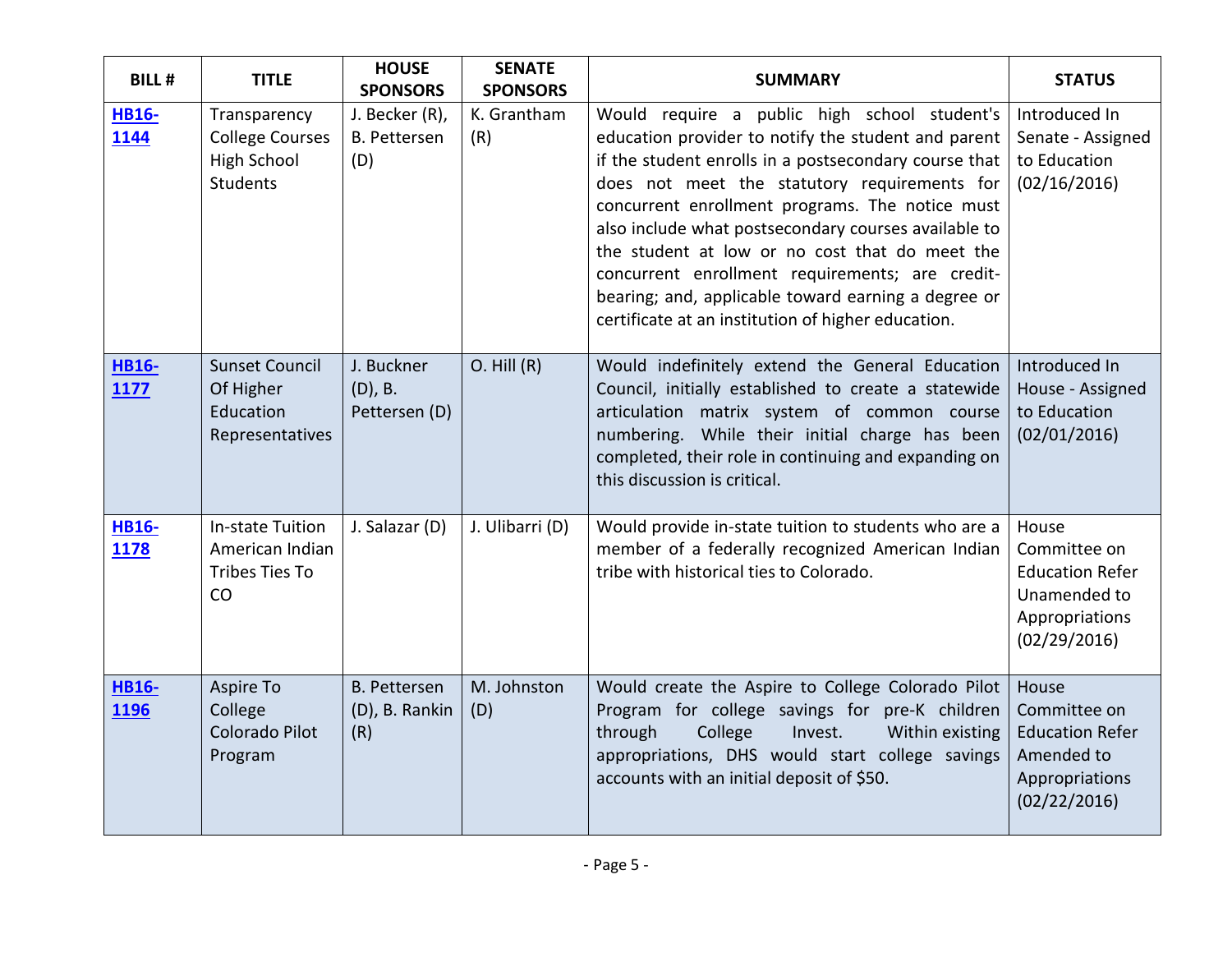| <b>BILL#</b>                | <b>TITLE</b>                                                           | <b>HOUSE</b><br><b>SPONSORS</b>         | <b>SENATE</b><br><b>SPONSORS</b>     | <b>SUMMARY</b>                                                                                           | <b>STATUS</b>                                                                                                       |
|-----------------------------|------------------------------------------------------------------------|-----------------------------------------|--------------------------------------|----------------------------------------------------------------------------------------------------------|---------------------------------------------------------------------------------------------------------------------|
| <b>HB16-</b><br>1197        | Military Veteran<br>Occupational<br>Credentials                        | J. Melton (D),<br>T. Carver (R)         | N. Todd (D), L.<br>Crowder (R)       | Would require state agencies to give credit for<br>military experience to veterans.                      | House<br>Committee on<br><b>Business Affairs</b><br>and Labor Refer<br>Amended to<br>Appropriations<br>(02/25/2016) |
| <b>HB16-</b><br>1208        | <b>Create Data</b><br>Privacy<br>Subcommittee                          | J. Singer (D),<br>T. Carver (R)         | K. Lundberg<br>(R), L. Newell<br>(D) | Would create within the joint technology committee<br>a subcommittee on data privacy and cyber-security. | Introduced In<br>House - Assigned<br>to State,<br>Veterans, &<br><b>Military Affairs</b><br>(02/04/2016)            |
| <b>HB16-</b><br>1221        | <b>Budget Cuts To</b><br>Increase<br>Medicaid<br><b>Provider Rates</b> | J. Joshi (R)                            |                                      | Would reduce state agency lobbying expenses to<br>fund Medicaid provider rate.                           | Introduced In<br>House - Assigned<br>to State,<br>Veterans, &<br><b>Military Affairs</b><br>(02/04/2016)            |
| <b>HB16-</b><br><u>1229</u> | Higher Ed<br>Financial<br>Obligation<br>Repayment                      | B. Rankin (R)                           | P. Steadman<br>(D)                   | Would modify how certain COP payments are made.                                                          | House<br>Committee on<br><b>Finance Refer</b><br>Amended to<br>Appropriations<br>(02/24/2016)                       |
| <b>HB16-</b><br><u>1259</u> | Changes To<br><b>Local District</b><br><b>College Statutes</b>         | D. Mitsch<br>Bush (D), J.<br>Wilson (R) | K. Donovan<br>(D), J. Cooke<br>(R)   |                                                                                                          | Introduced In<br>House - Assigned<br>to Education<br>(02/10/2016)                                                   |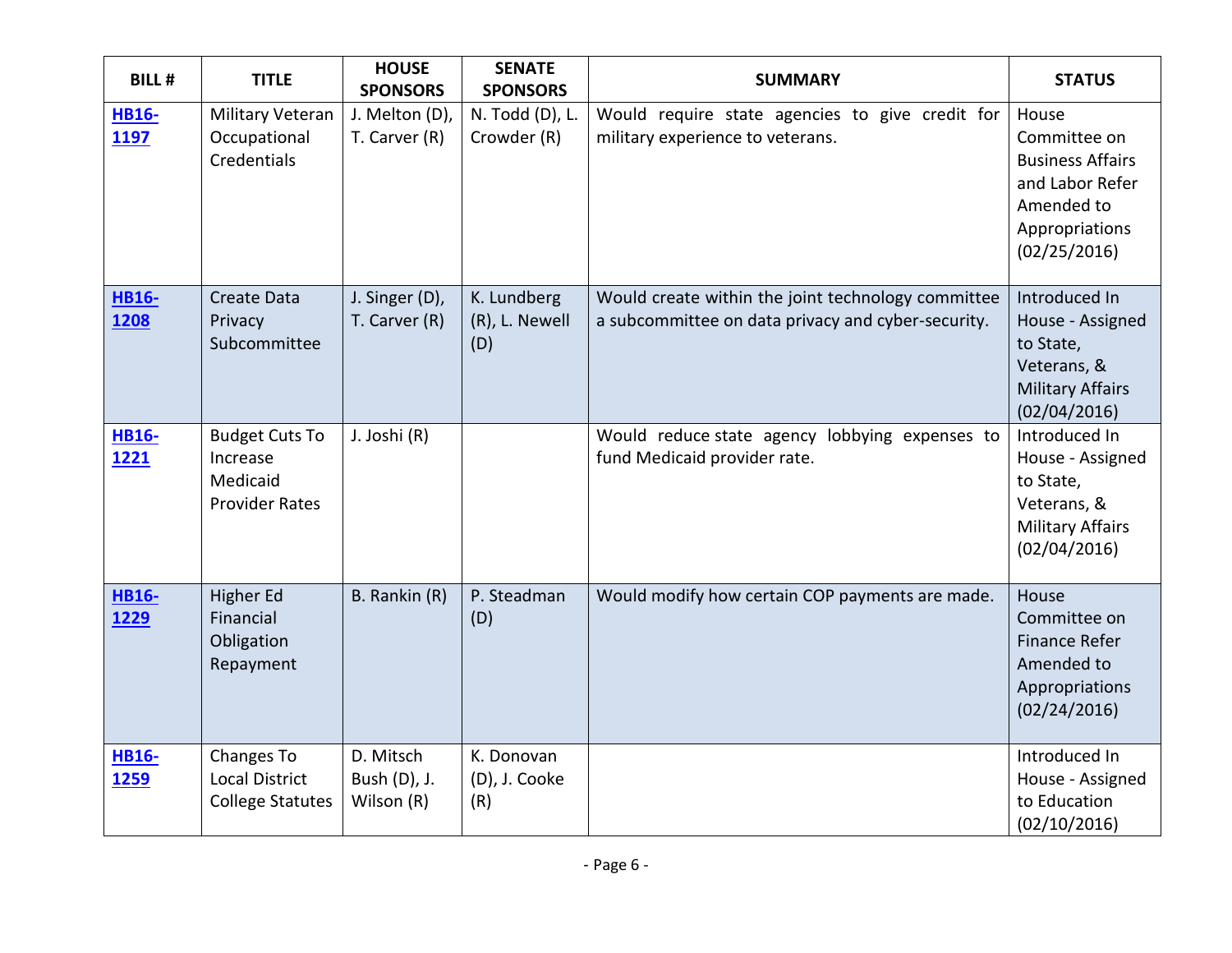| <b>BILL#</b>                | <b>TITLE</b>                                                         | <b>HOUSE</b><br><b>SPONSORS</b>           | <b>SENATE</b><br><b>SPONSORS</b> | <b>SUMMARY</b>                                                                                                                                                                                                                                                                                                                                                                                                                                               | <b>STATUS</b>                                                                         |
|-----------------------------|----------------------------------------------------------------------|-------------------------------------------|----------------------------------|--------------------------------------------------------------------------------------------------------------------------------------------------------------------------------------------------------------------------------------------------------------------------------------------------------------------------------------------------------------------------------------------------------------------------------------------------------------|---------------------------------------------------------------------------------------|
|                             |                                                                      |                                           |                                  |                                                                                                                                                                                                                                                                                                                                                                                                                                                              |                                                                                       |
| <b>HB16-</b><br>1287        | <b>CDLE Pre-</b><br>apprenticeship<br>&<br>Apprenticeship<br>Study   | P. Rosenthal<br>(D), J. Wilson<br>(R)     | J. Cooke (R), J.<br>Kefalas (D)  | WORKFORCE PACKAGE BILL - Would direct the<br>Colorado Department of Labor and Employment to<br>study ways to increase the use of apprenticeships<br>programs by Colorado businesses and to make a<br>report and recommendations based on the study.                                                                                                                                                                                                          | Introduced In<br>House - Assigned<br>to Business<br>Affairs and Labor<br>(02/24/2016) |
| <b>HB16-</b><br>1288        | Industry<br>Infrastructure<br><b>Grant Program</b>                   | T. Kraft-<br>Tharp (D)                    | $J.$ Tate $(R)$                  | WORKFORCE PACKAGE BILL - Would work toward a<br>system in which businesses are engaged in the<br>education system as centers of learning and drivers<br>of career-focused education content. Would create a<br>matching grant program within the Colorado<br>Workforce Development Council to assist industry<br>associations to define industry competencies and<br>collaborate to facilitate training and education in the<br>classroom and the workplace. | Introduced In<br>House - Assigned<br>to Business<br>Affairs and Labor<br>(02/24/2016) |
| <b>HB16-</b><br>1289        | <b>Incentives To</b><br>Complete<br>Career<br>Development<br>Courses | C. Duran (D),<br>D. Esgar (D)             | L. Garcia (D),<br>L. Crowder (R) | WORKFORCE PACKAGE BILL - Would create a pilot<br>program wherein school districts receive a \$1000<br>bonus for each high school student who (1) earns an<br>industry certification tied to an in-demand job, (2)<br>finishes a rigorous workplace training program tied<br>to key industry needs, or (3) successfully completes a<br>Computer Science AP course.                                                                                            | Introduced In<br>House - Assigned<br>to Education<br>(02/24/2016)                     |
| <b>HB16-</b><br><b>1290</b> | Extend<br>Transitional<br><b>Jobs Program</b>                        | D. Esgar (D),<br>T. Kraft-<br>Tharp $(D)$ | R. Heath (D),<br>$O.$ Hill $(R)$ | WORKFORCE PACKAGE BILL - This Department of<br>Human Services priority bill would extend the ReHire<br>Colorado program, which provides job training to<br>help Coloradans find gainful employment and<br>transition off of government assistance.                                                                                                                                                                                                           | Introduced In<br>House - Assigned<br>to Business<br>Affairs and Labor<br>(02/24/2016) |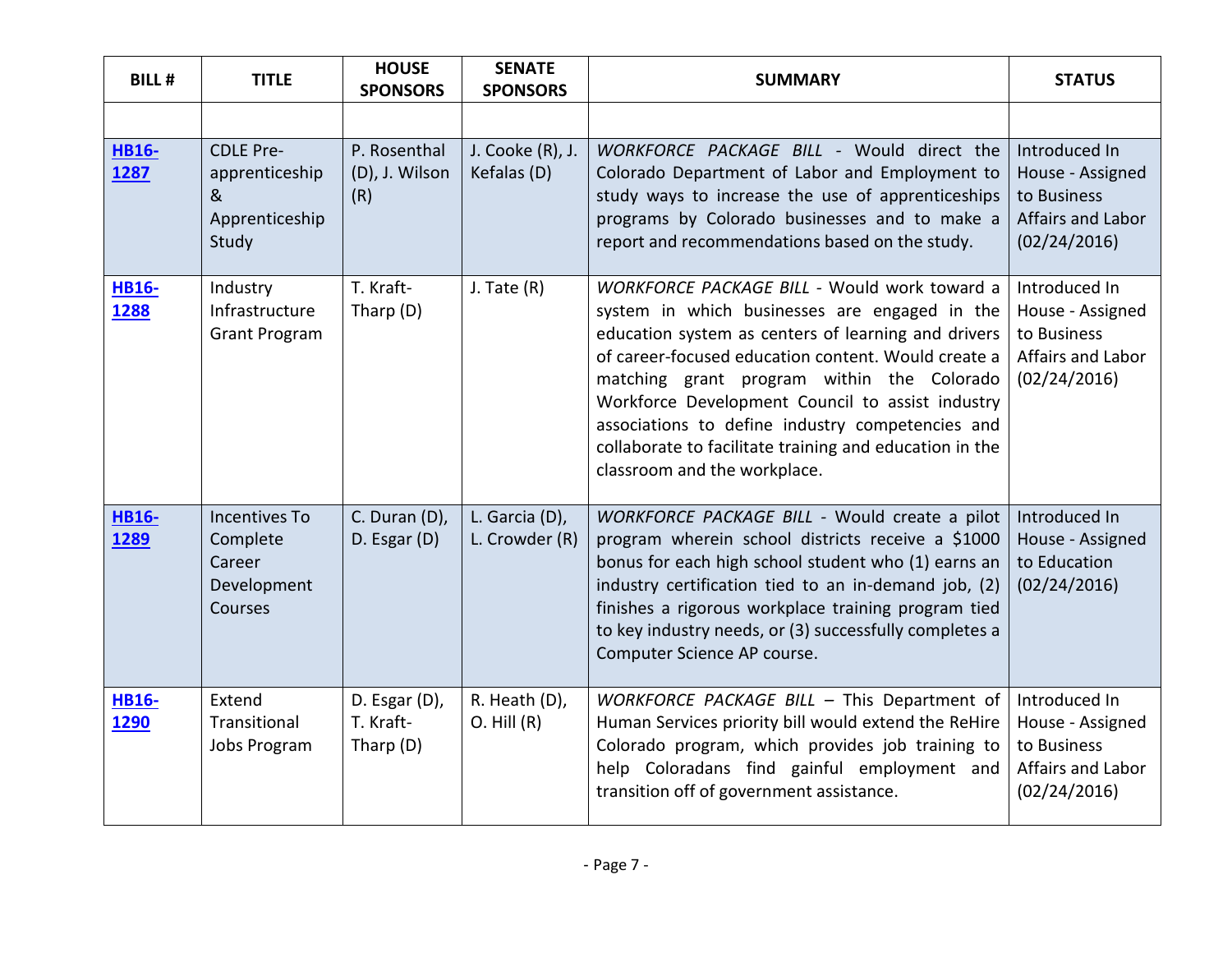| <b>BILL#</b>         | <b>TITLE</b>                                                              | <b>HOUSE</b><br><b>SPONSORS</b>             | <b>SENATE</b><br><b>SPONSORS</b> | <b>SUMMARY</b>                                                                                                                                                                                                                                                                                                                                                                                                                                    | <b>STATUS</b>                                                                         |
|----------------------|---------------------------------------------------------------------------|---------------------------------------------|----------------------------------|---------------------------------------------------------------------------------------------------------------------------------------------------------------------------------------------------------------------------------------------------------------------------------------------------------------------------------------------------------------------------------------------------------------------------------------------------|---------------------------------------------------------------------------------------|
| <b>HB16-</b><br>1291 | Modern<br>Technology<br><b>Education In</b><br><b>Public Schools</b>      | C. Duran (D),<br>S. Lontine (D)             | O. Hill (R), M.<br>Johnston (D)  | WORKFORCE PACKAGE BILL - Would direct the<br>Department of Education to update content<br>standards to include tech skills and create a<br>voluntary resource bank for schools and districts that<br>want to start or expand computer science programs<br>for students. Would also create a grant program for<br>public school teachers in Colorado to pursue<br>additional education that will enable them to teach<br>computer science courses. | Introduced In<br>House - Assigned<br>to Education<br>(02/24/2016)                     |
| <b>HB16-</b><br>1301 | <b>Business</b><br>Income Tax<br>Credit Offer<br>Apprenticeships          | A. Garnett<br>(D)                           | M. Scheffel<br>(R)               | WORKFORCE PACKAGE BILL - Would provide an<br>income tax credit to qualified Colorado businesses<br>that integrate quality apprenticeships into their<br>workplaces. Companies must offer high-paying, in-<br>demand jobs as identified by the state Workforce<br>Development Council.                                                                                                                                                             | Introduced In<br>House - Assigned<br>to Finance<br>(02/26/2016)                       |
| <b>HB16-</b><br>1302 | Align With<br>Workforce<br>Innovation &<br>Opportunity Act                | <b>B. DelGrosso</b><br>(R), C. Duran<br>(D) | L. Newell (D)                    | WORKFORCE PACKAGE BILL - Would align state<br>statute with the federal ""Workforce Innovation and<br>Opportunity Act.""                                                                                                                                                                                                                                                                                                                           | Introduced In<br>House - Assigned<br>to Business<br>Affairs and Labor<br>(02/26/2016) |
| <b>SB16-020</b>      | Clarify<br>Calculation<br><b>Issues Of Auto</b><br><b>Capital Funding</b> | K. Becker (D)                               | J. Sonnenberg<br>(R)             | Would make technical changes capital construction<br>statutes and clarify the reporting responsibilities of<br>the state institutions of higher education and the<br>department of higher education, streamlining the<br>reporting process from institutions<br>to the<br>Department.                                                                                                                                                             | Sent to the<br>Governor<br>(02/29/2016)                                               |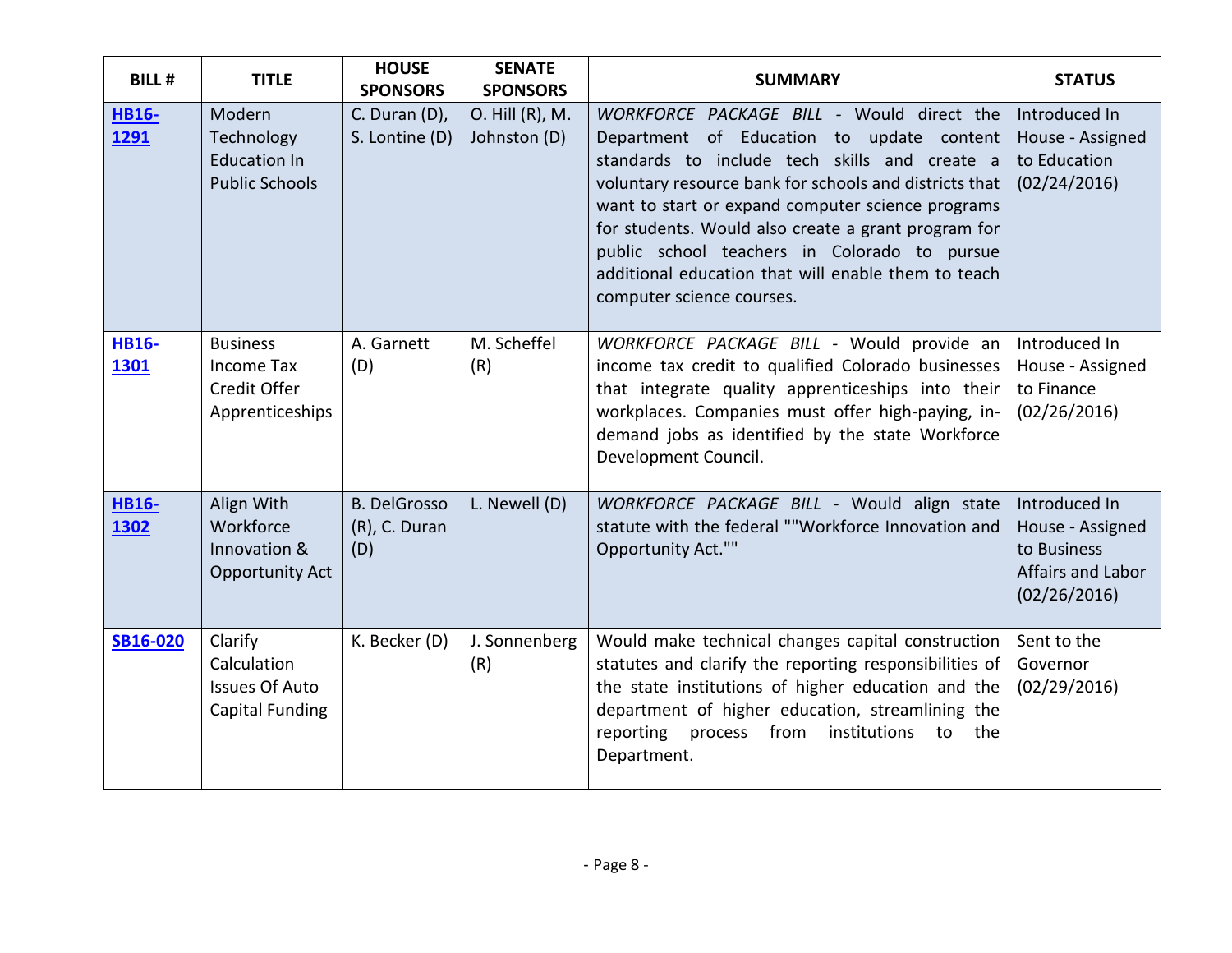| <b>BILL#</b> | <b>TITLE</b>                                                                          | <b>HOUSE</b><br><b>SPONSORS</b>      | <b>SENATE</b><br><b>SPONSORS</b> | <b>SUMMARY</b>                                                                                                                                                                                                                                                                                                                                                                                                                                                                              | <b>STATUS</b>                                                                                              |
|--------------|---------------------------------------------------------------------------------------|--------------------------------------|----------------------------------|---------------------------------------------------------------------------------------------------------------------------------------------------------------------------------------------------------------------------------------------------------------------------------------------------------------------------------------------------------------------------------------------------------------------------------------------------------------------------------------------|------------------------------------------------------------------------------------------------------------|
| SB16-073     | <b>State Auditor</b><br><b>Auth Audit</b><br><b>State Hist Fund</b><br><b>Distrib</b> | P. Lawrence<br>(R)                   | K. Grantham<br>(R)               | Would provide the state auditor authority to<br>conduct postaudits and performance audits related<br>to limited gaming fund dollars transferred to the<br>state historical fund.                                                                                                                                                                                                                                                                                                            | Introduced In<br>House - Assigned<br>to Finance<br>(02/18/2016)                                            |
| SB16-077     | Employment<br><b>First For</b><br>Persons With<br><b>Disabilities</b>                 | J. Ginal (D),<br>D. Primavera<br>(D) | J. Kefalas (D)                   | Would create a multi-agency approach to increasing<br>opportunities for<br>employment<br>persons with<br>disabilities by directing several departments,<br>including the Department of Higher Education, to<br>develop a state policy for this purpose.                                                                                                                                                                                                                                     | Introduced In<br>Senate - Assigned<br>to Finance<br>(01/19/2016)                                           |
| SB16-079     | Align Secondary<br>and<br>Postsecondary<br><b>CTE Initiatives</b>                     | D. Young (D)                         | N. Todd (D)                      | WORKFORCE PACKAGE BILL - Among other things,<br>would the alignment of a student's individual and<br>academic plans with a plan of study that reflects<br>their career goal. The Department of Education<br>would be required to (1) align its postsecondary and<br>workforce initiatives with plans of study created by<br>the community colleges and (2) work with the<br>community college system to create and make<br>available informational materials that explain the<br>alignment. | Introduced In<br>House - Assigned<br>to Education<br>(02/22/2016)                                          |
| SB16-097     | <b>Use Mineral</b><br>Severance<br>Revenue For<br><b>Local Govts</b>                  | D. Coram (R)                         | R. Scott (R)                     | Would prohibit certain transfers to the general fund<br>from mineral severance fund.                                                                                                                                                                                                                                                                                                                                                                                                        | Introduced In<br>Senate - Assigned<br>to Agriculture,<br>Natural<br>Resources, &<br>Energy<br>(01/29/2016) |